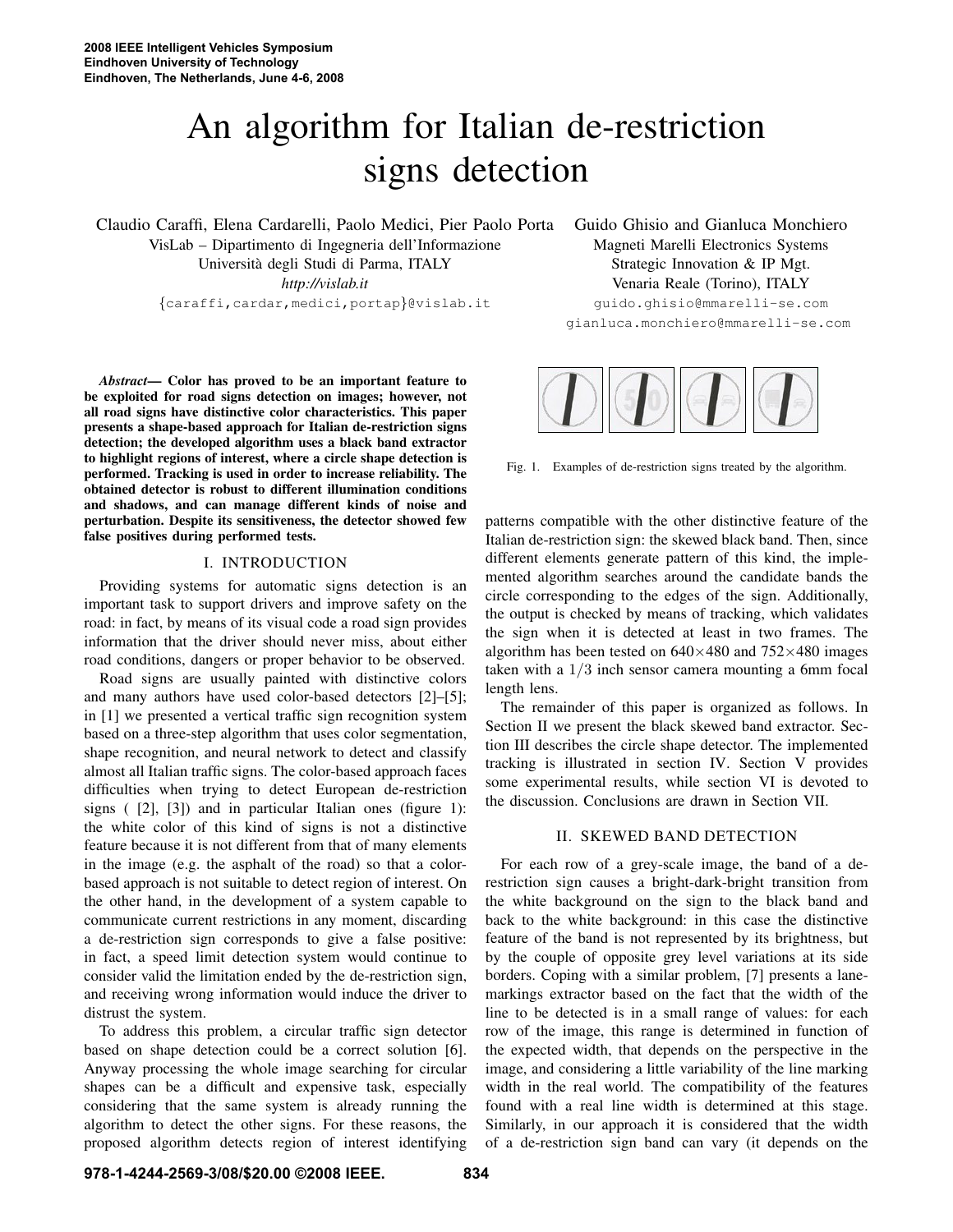

Fig. 2. (*a*) De-restriction sign to be detected. (*b*) Derivative image: red and green highlight respectively negative and positive grey level variations. (*c*) LDL image: for better visualization the values, that represent the width of the band found, are normalized to the maximum possible value and multiplied by 255. (*d*) The labels found. (*e*) Graph of the values in a section of a row of the derivative image. (*f*) In this bent sign the left side is shaded and its brightness differs from that of the right side: with a restrictive threshold the LDL pattern would not be validated.

distance of the sign from the camera), but, unlikely [7], the width can be considered correct only after consideration about the ratio with the vertical length of the band it belongs to. For this reason, the proposed algorithm highlights, for each row of the image, center of regions between a negative and a positive variation in the image rows, creating a Light-Dark-Light (LDL) image that contains information about the width of the features found. Vertical chains of continuous and coherent pixels in the LDL image are then examined in order to select elements compatible with a black band of a de-restriction sign.

## *A. Light-Dark-Light pattern search*

To point out the grey level intensity variations, the algorithm applies a simple derivative filter with form (-1 0 1) on the image, obtaining a derivative image (fig. 2b).

For each row occupied by the de-restriction sign, the black band generates in the derivative image a specific pattern formed by:

- a negative peak, caused by the light-dark transition from the background on the sign to the band;
- a set of close-to-zero values, generated by the nearly constant value pixels within the band; the width of this region depends on the distance of the sign from the camera (and on the camera setup);
- a positive peak, caused by the dark-light transition from the band to the background on the sign.

To detect this pattern the algorithm scans from left to right the rows of the derivative image, obeying the rules explained in the following.

When a pixel with a negative value is found, a threshold is created (discriminative threshold) to discriminate among negative, close-to-zero and positive values. The discriminative threshold is set in proportion to the peak (absolute) value in a right neighborhood of the pixel.

The state diagram in figure 3 is then followed:

- After having received the first negative value and created the discriminative threshold, the system passes from state 0 to state 1, where the width of the negative peak is measured.
- When the first close-to-zero value is received, the system passes from state 1 to state 2, where the width of

the nearly constant area is measured (i.e. the supposed width, expressed in pixel, of the band).

- Then, when a positive value is received, the system passes from state 2 to state 3, where the width of the positive peak is measured;
- Finally, when a non-positive value causes the system to exit from state 3, the pattern is validated if:
	- the transitions into and out from the band are quick enough (namely, if the width of the negative and the positive peak are under a certain threshold);
	- in the original image the brightness of the region on the left of the band and the brightness of the region on the right of the band are similar. We found that the threshold used to determinate this similarity cannot be set too restrictive because both of particular lighting conditions (see figure 2f) and of drawings that may be present to specify the ended prescription.
- A validated pattern is coded in a new image, named Light-Dark-Light (LDL) image, turning on a single pixel at the same coordinates of the center of the sequence found, giving it a value corresponding to the width of the close-to-zero sequence. In this way, in the LDL image the band becomes a segment with nearly constant value (see figure 2c).
- If the sequence from state 0 to state 3 is not correctly followed, the system drops to state 0 or 1 as shown in the diagram.

A shady sign placed on a light background (figure 2a) generates a particular graph of the values in the rows of the derivative image as shown in figure 2e: the highest negative and positive peaks are caused by the transition from the light sky in the background to the sign and then back to the background. On the other hand, the band of the derestriction sign causes two smaller peaks, in the middle of the higher ones. When the highest negative peak is processed, it generates a discriminative threshold higher than the smaller peaks, so that they are considered close-to zero. In this way the pattern generated by the band would be discarded. To avoid this, when the system is in state 2, if the number of counted close-to-zero values exceeds a threshold the system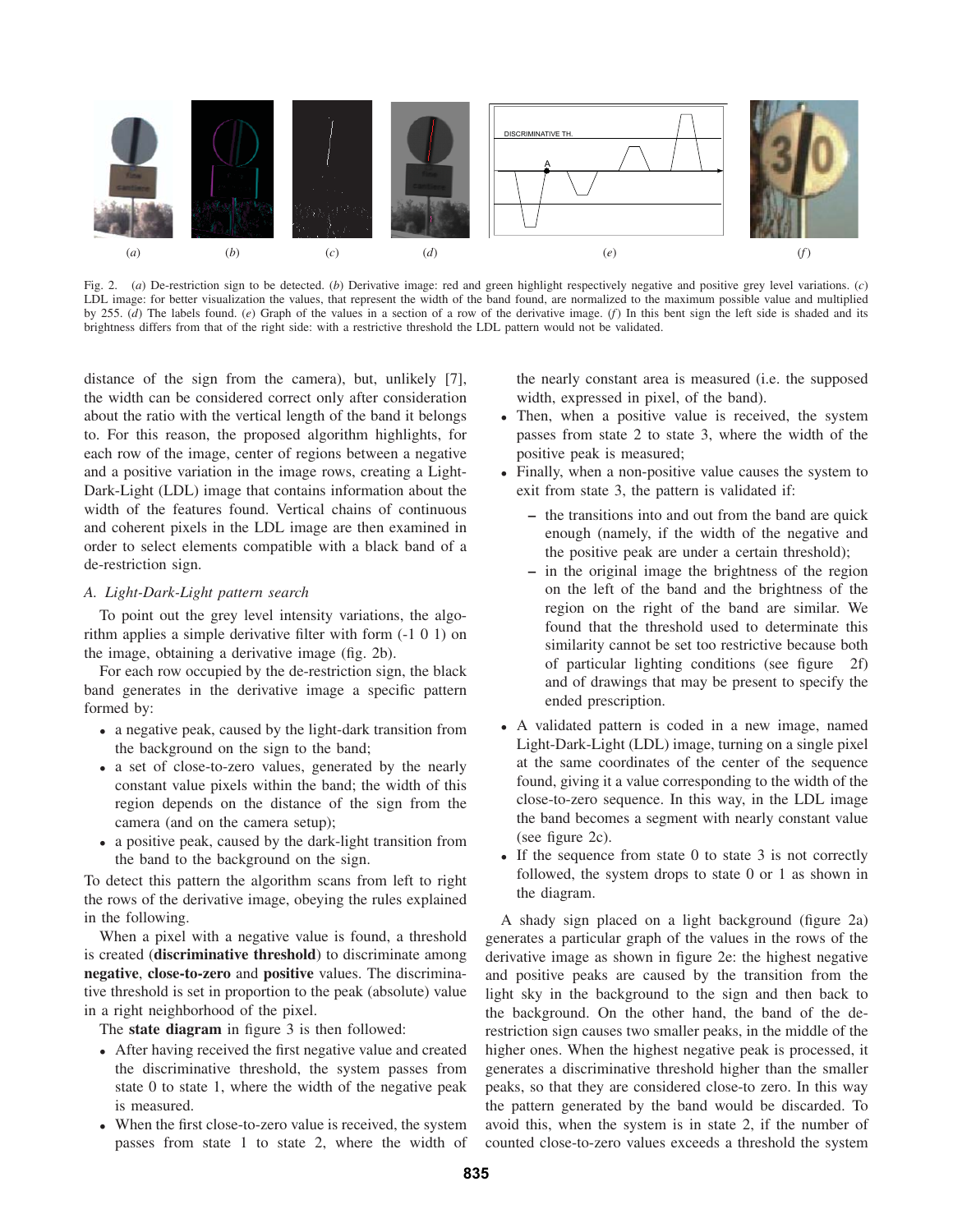

Fig. 3. LDL state diagram.

drops in state 0 and the processing restarts from the pixel on the right of the last negative peak detected (point A in the graph). The drawback of this choice is that the band can not be detected if it appears too wide in the image, i.e. if the sign is too close. With the configuration used for testing, the system proved to be able to detect the band when the sign was further than about 4 meters.

#### *B. Labeling*

A de-restriction sign band is described by a vertical continuous area with constant width. In the LDL image this feature is coded as a vertical segment with nearly constant value, that is detected through the labeling process as explained in the following.

The width of the band of the de-restriction sign depends on its distance from the camera; since the detection is unreliable from excessive distances, a pixel can be considered "seed" of a label only if it represents a width of the band corresponding to a sufficiently close de-restriction sign, i.e. if its value in the LDL image is above a fixed threshold. This limits the maximum detection distance to about 20 meters with the configuration used for testing. The label is expanded iteratively examining the three pixels below the last added to the label. Note that only one of these pixels can be on, since by construction two pixels on in the same row of the LDL image are divided by at least two pixels off (considering the diagram in figure 3).

While expanding a label, statistics regarding the values of the labeled LDL image pixels are collected; to avoid detection and validation of black stripes with non-constant width, a new pixel is added to a label only if its value is close to the most frequent value among the pixels already included in the label.

The threshold used to find the seed pixel of the label is not applied during expansion, so that a band can be detected even if it is only partially of the required width. However, the seed pixel may be found not at the top of the band: since the expansion of the label is only downwards, the resulting label may miss its uppermost part. For this reason, after completing the labeling downwards, the seed of the label is expanded also upwards, following the same rules and using the statistics



Fig. 4. (*a*) Example of labeling results. (*b*) A broken label.

already collected. Finally, to cut off elements that are too short, the algorithm verifies that a label has a size greater than an adequate threshold. Figure 2d and figure 4a show two examples of labeling results.

## *C. Validation and union of label*

As figure 4a shows, at this point all elements that describe a black band (such as tree trunks and branches, windows, telephone cords, poles, etc) are labeled as candidate to be de-restriction sign bands. Moreover, elements drawn inside the de-restriction sign may act as noise sources at this stage, causing a partial miss-recognition of the Light-Dark-Light pattern previously presented; this failure entails the detection of a label split in two parts (fig. 4b).

To address these problems, the algorithm starts discarding elements that are too long, i.e. labels whose  $\frac{length}{width}$  ratio is too high; then labels with a  $\frac{length}{width}$  ratio in a restrictive range near the ideal one (estimated to be 8) are immediately selected for next step (sect. III).

To solve the problem concerning the detection of broken labels, still unselected labels are examined to check if they can be joined in order to generate a label with an adequate  $\frac{length}{width}$  ratio. When the upper bound of a label is near to the lower bound of another label, the algorithm calculates the distance, on x-axis, between the upwards prolongation of the upper bound of the bottom label and the lower bound of the top label; if this result is lower than a threshold then the labels are joined. If the obtained label has a  $\frac{length}{width}$  ratio compatible with the ideal one, it is selected for the next step.

Since the band of an Italian de-restriction sign is skewed, before proceeding the algorithm checks that the geometrical inclination of the selected labels is close to the ideal value (estimated to be -0.12 radians).

## III. CIRCLE DETECTION

In the next step, the algorithm verifies the presence of a circle, caused by the edge of the sign, around the selected labels. In the case studied we do not need to know the circle position nor its size, but just its presence, and the following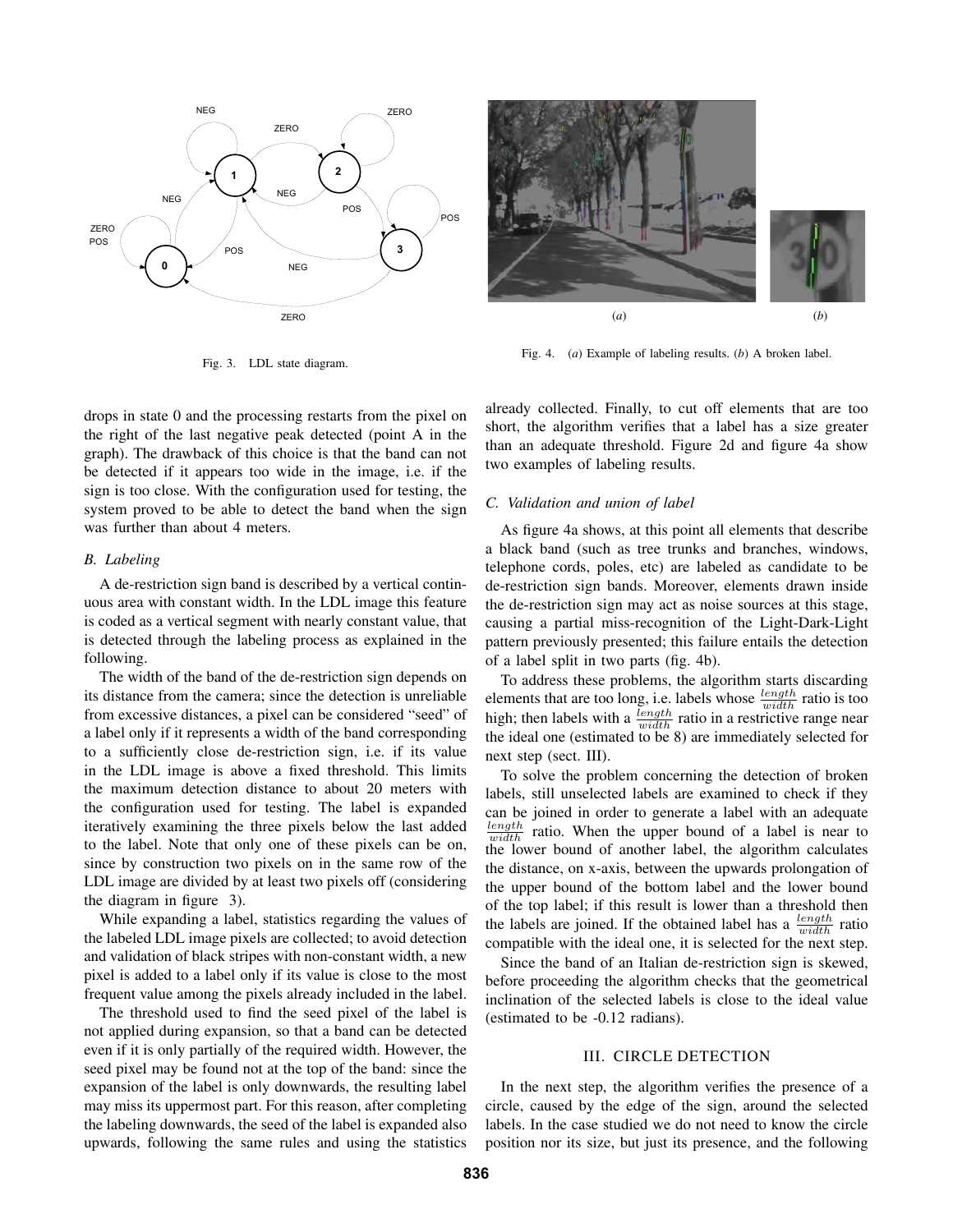

Fig. 5. Circle Hough Transform (CHT) in presence and in absence of a circle. To better comprehension the results are drawn normalizing the values to the highest one and multiplying them by 255.



Fig. 6. (*a*) Sign with only partially visible edges. (*b*-*c*) Example of mask applied during CHT computation. The mask limits wrong contributes caused by the band and by the drawn indication.

simplifications (**properties**) have been applied for the search of circles:

- 1) We already know where the circle should be, so that the search region is limited.
- 2) The circle center is expected to be in the middle of the band found.
- 3) We have an estimation of the expected circle diameter, given by the length of the band found.

Exploiting property 1, the algorithm identifies a bounding box around each detected band, i.e. a square region that is supposed to contain a circle; each bounding box is cropped from the input image and rescaled in order to obtain a  $30 \times 30$ image, used to compute a Circle Hough Transform (CHT, see figure 5). The presence of a circle produces a concentration of high values in the central area of the bounding box; on the other hand, if the bounding box does not contain a circle, this concentration is missing.

Many circle detectors based on different kinds of CHT are proposed in literature. [8] presents an approach based on the radial symmetry, a variant of the CHT that looks for pairs of symmetrically oriented edges. Each pair defines completely a possible circle, and votes for the coherent center position and radius. This algorithm is fast (13.2 ms per 240×320 image frame on P3@1.4GHz) and gives high quality results. Anyway, this method would face difficulties in case of circle edges partially missing, e.g. caused by image saturation (fig. 6a). Exploiting the mentioned simplifications of the case studied, we decided to extend the sensitivity of our circle detector to address also this situations.

The implemented circle detector is based on a very well known method [9] that uses Sobel edge phase to reduce to two the dimension of the Circle Hough Transform. Figure 7 shows a graphical explanation.



Fig. 7. Implemented voting system for CHT: every edge point votes along a line (dashed red) whose direction is that of the gradient of the image (black arrow), computed through a Sobel edge detector. Only two sections of the line are considered, namely those constituted by the points at a distance from the edge point in the interval  $(r_{min}, r_{max})$  (solid red segments).  $r_{min}$ and  $r_{max}$  are chosen in a neighborhood of the expected radius, which is obtained following property 3. The segments are drawn in a new image of the same size using a rastering function inspired from the well known Bresenham Algorithm [10]. Points A, B and C contribute with one segment each passing through the center, causing a concentration of votes. The noise from the background causes a rotation of the Sobel phase for edge point D, whose votes (solid yellow) will not contribute to the correct detection of the circles.

Only Sobel edges vote, so that the choice of the threshold to be used becomes critical. [9] presents the tuning problem of Sobel and CHT thresholds: it is very difficult to find a set of parameters that allows the detection of all circles (even ones with low contrast) without getting false positives. In our case, being the region of interest very limited, the Sobel threshold can be kept very low, allowing most of the pixels to vote and keeping a good  $\frac{signal}{noise}$  ratio, increasing the number of cases where the sign can be detected (see figure 8).



Fig. 8. (*a*) Sign in light contrast with the background. (*b*) Using a high Sobel threshold, in the CHT there are not enough contribution to determine the center of the circle, while (*c*) using a permissive threshold a high quality CHT is obtained, despite the initial low contrast.

The possibility to keep a low Sobel threshold would not be available if the CHT had to be computed on the whole image because many contributes would show up: along with the computational reasons, this is the main motivation why the implemented algorithm performs the band detection to highlight region of interest followed by the circle detection rather than vice versa.

In [8] the authors also dealt with the problem about the noise during the evaluation of the edge phase; with the drawing in figure 7 we want to emphasize a particular but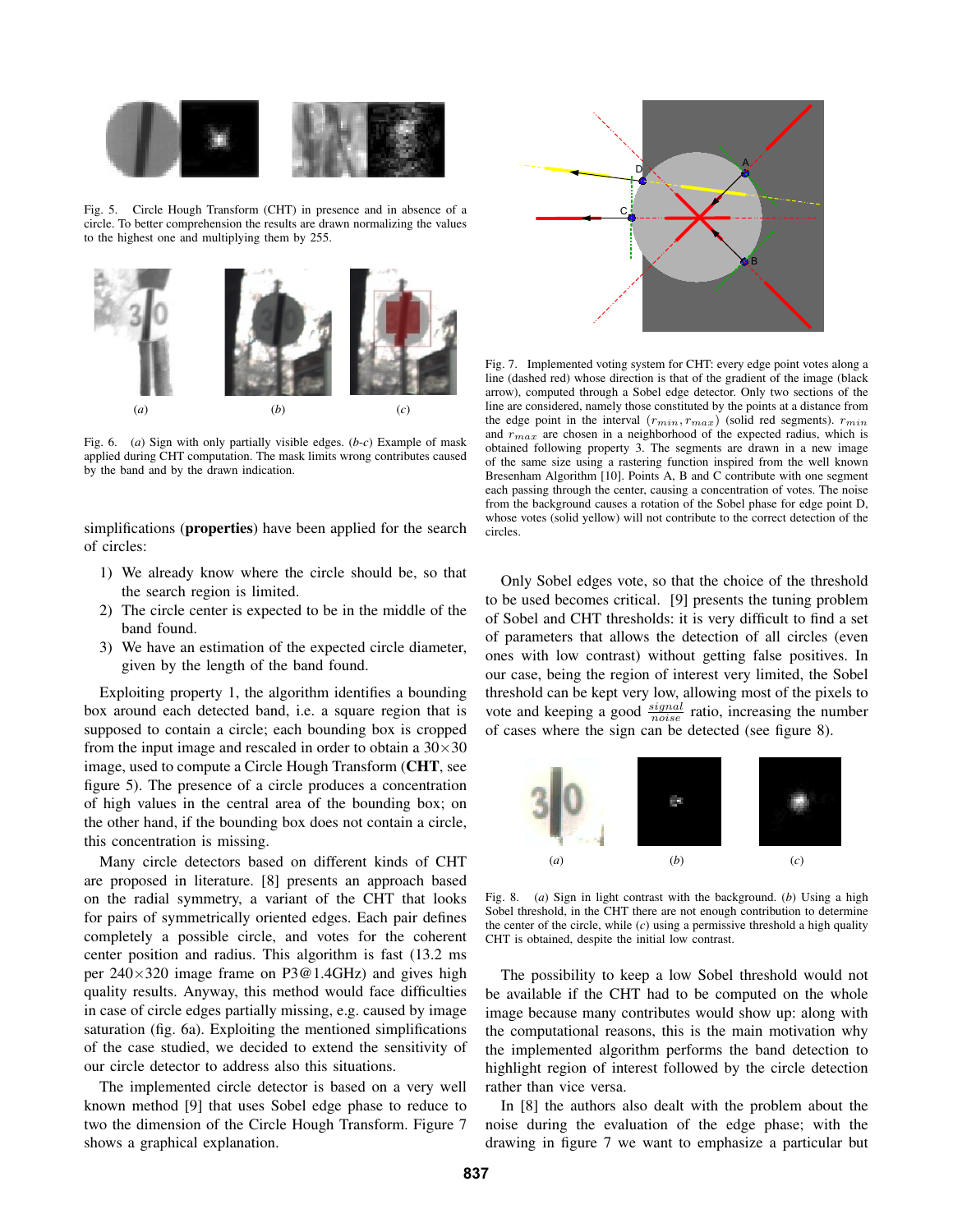

Fig. 9. Examples of challenging patterns. (*a, c*) Tree trunks can generate black stripes compatible with a band of a de-restriction sign, while branches can form circle-like shapes. Anyway, both patterns are discarded because in the CHT (*c*) the center area collects too few votes or (*d*) the concentration of votes is not sufficiently compact.

significant case of this problem: because of an edge in the background, point D has a higher gradient norm with respect to the other circle border points; however, the edge in the background causes also a rotation of the gradient, so that point D gives a noise contribution (drawn in yellow) during circle detection. It can then be stated that favoring pixels with higher gradient during the voting process may lead to worse results.

In order to increase the  $\frac{signal}{noise}$  ratio, a mask is defined to exclude all contributes brought by pixels of the input image expected to belong to the band or to the central zone of the sign, where a drawing may be present (fig. 6b, 6c).

A concentration of votes around the center of the CHT implies the presence of the expected circle. To identify this, a center area is defined (exploiting property 2) and two checks are performed:

- The mean value of the pixels in the center area must be over a threshold (enough positive votes are collected, see figure 9a, 9b)
- The ratio between the sum of the values in the center area and in the whole CHT must be over a threshold (concentration of the votes, see figure 9c, 9d)

Many challenging patterns are discarded during this step, like the crossing sign in figure 10. Anyway, sometimes properties 2 and 3 are not verified, causing a miss-detection. Figure 11 shows an example where the band of the sign is partially hidden. The detected label is not complete, so that the circle center and radius are wrongly estimated. This problem would be solved increasing the size of the region of interest around the band, and performing circle detection with less restrictive radius hypothesis and allowing the center of the circle to be possibly also not at the center of the CHT.



Fig. 10. Example of correct invalidation through CHT.

The performed process causes a small number of false positives. On the other side many factors (such as blurred frames) can cause intermittent detection.



Fig. 11. Partially hidden band. In the CHT, the concentration is not centered so that the circle is not detected.

#### IV. TRACKING

To cope with intermittent detection and with the few false positives, the presented approach uses a simple tracking technique, that does not output the detected sign before its second detection and delete a previously detected sign after two missed detections. To decide if a previously detected sign is detected again, the algorithm checks if its bounding box, moved to an estimated position in the image for the current frame, overlaps with a sign detected at the current frame. If more than one sign is detected, old and new signs are coupled favoring best overlapping scores (OS):

$$
OS_{ij} = \frac{A_{ij}}{max(A_i, A_j)} \quad i \in \{1...N\}, \ j \in \{1...M\}
$$

where  $A_i$  is the area of the bounding box of the *i*-th sign detected at the previous frame,  $A_i$  is the area of the bounding box of the j-th sign detected at the current frame, and  $A_{ij}$ is their overlapping area. The position in the image of a previously detected sign at the current frame is estimated summing its speed to its last position. This speed is estimated as the movement (in  $(x, y)$  image coordinates) of the center of the bounding box between two detections of the tracked sign over the number of frames (1 or 2) past between them. The example in figure 12 shows a sign tracked over 6 frames.

Although this simple tracking technique works correctly in most of the situations, image stabilization would help to improve results in case of road surface irregularities, that are likely to be present since a speed bumper may be placed between the restriction and the de-restriction sign. It would be also interesting to evaluate the results obtainable through a Kalman filtering, using a model that considers both the movement of the vehicle towards the sign and the terrain irregularities.

## V. RESULTS

Tested on more than 10,000 day light frames, the algorithm proved its robustness with 35 Italian de-restriction signs detected out of 37 and 2 false positives. A detection means that the sign is found for at least 2 consecutive frames (or separated by only 1 frame with missed detection). The two undetected signs are the one with the band partially hidden (fig. 11) and that shown in figure 13c, that does not have any contrast with the background so that the circle is not visible. If the number of detections necessary to send to the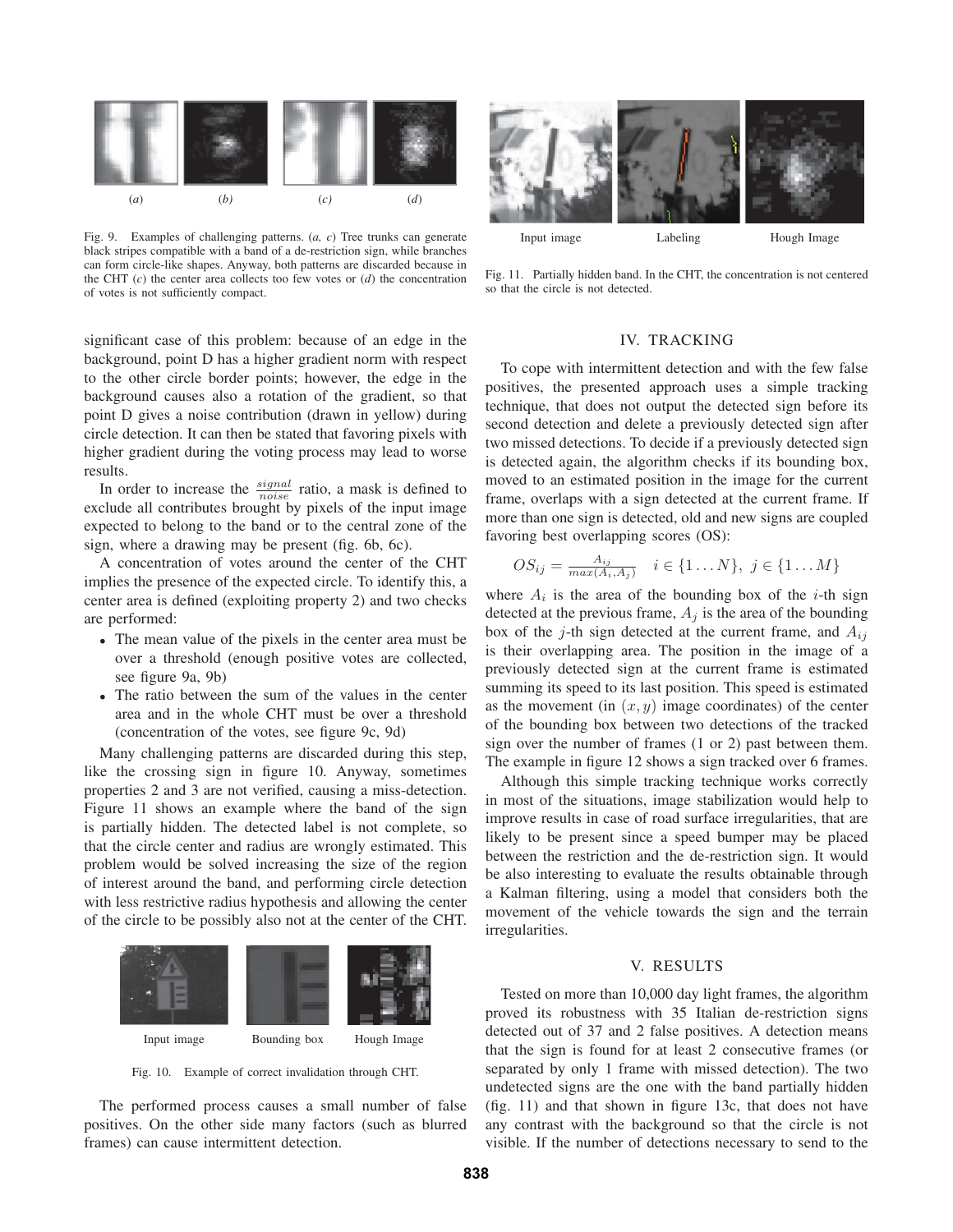

Fig. 12. Example of tracking behavior in case of high driving speed (∼ 90 Km/h, images taken with a 12 Hz frame rate). From top to bottom and from left to right: (*a*) The sign is recognized for the first time. (*b*) The sign is sent to the output when it is detected for the second time. The two detections overlap because the sign is still far and the movement in the image is small. However, at this point, it is possible to estimate the speed of the sign in the image (by the movement measured) and its expected position for the next frame: without this expedient it would not be possible to match the detected sign from  $(c)$  to  $(d)$  and from  $(d)$  to  $(e)$ , where the movements are greater than the size of the bounding box. (*f*) The sign is too close to the camera (see section II) so that it is not detectable anymore. Anyway the position of the sign is estimated with good approximation; the bounding box is kept for one frame and sent to the output. The mismatch at next frame will cause the bounding box deletion.

output the sign is raised to 3, the statistics becomes 33 correct detection out of 37 signs with 0 false positives.

The detection succeeds with different kind of Italian derestriction signs (figures 13a, 13b, 13g, 13h and 13j). The algorithm works correctly if there is contrast between the sign and the background (also in case of light contrast as shown in figure 13b), but if the edges of the sign are completely not visible, the detection fails (figure 13c).

Figures 13n and 13o exemplify the reliability of the algorithm in presence of many noise elements that generate patterns compatible with a de-restriction band. The detector is tolerant to rolled signs and to rolled input images, where the de-restriction band may not appear as skewed as expected (figure 13a, 13d); figure 13d also shows a case of successful detection in presence of a sign partially placed on a saturate background. Furthermore, the algorithm is robust to shadows and different illumination conditions (fig. 13e, 13f, 13k, 13l),

and can overcome other cases of defective images, such as blurred images (fig. 13i).

Computation times were measured on a P4@2.8GHz system processing  $640\times480$  images, examining the principal tasks of the algorithm separately:

- *LDL*: derivative image and LDL image computation;
- Labeling: labeling function and checks on labels;
- *CHT*: circle detection.

The first two tasks require constant times: 6ms for LDL and 2ms for Labeling. For CHT the computation time depends on the number of bounding boxes to be processed, but it is nearly constant for each circle detection  $(450\mu s)$  because of the resampling to  $30 \times 30$  images. In a computationally expensive frame as that shown in figure 4a (9 regions of interest detected) the total computation time required by CHT is 4ms.

#### VI. DISCUSSION

While danger and prescription signs were designed to be easily noticeable, de-restriction signs do not need immediate attention from the driver, so that no peculiar feature was assigned to them. In this way, their detection becomes very challenging because it is difficult to perform a search of regions of interest in the image. We decided to address this problem with a focused approach, that makes the designed algorithm very centered on this single task. Other more general approaches are proposed in literature for regions of interest detection, as white detection algorithms in [2], [11] and circle detection based. Anyway, none seems to be sufficiently independent of lighting and background conditions.

The algorithm has been tested on demanding images, in order to check for its robustness on different lighting conditions and even to defective images. To achieve an almost complete detection, thresholds were kept very low causing a few false positives to appear. Anyway, discarding the cases of dark, blurred or saturated images, thresholds can be increased removing these false positives. However, the test set should be extended, also including images taken by night.

In Europe, the most part of restrictions begun by a sign are not ended by a de-restriction sign: in fact, an intersection with another road ends the restriction if the restriction sign is not repeated after the intersection itself. It should be noticed that, for these reasons, signs like the ones indicating crossings and roundabouts define where a restriction is going to end. Anyway this problem does not seem to be easily addressable only with vision: even with a perfect intersection detector it would be almost impossible to distinguish between a real crossing and a private driveway access. Maps and GPS usage may help in locating intersections and in determining default speed limts based on vehicle location (e.g. in town, out town, or highway).

#### VII. CONCLUSIONS

This paper describes an algorithm designed specifically to recognize Italian de-restriction signs, which are not easily detectable through a color based approach. The algorithm